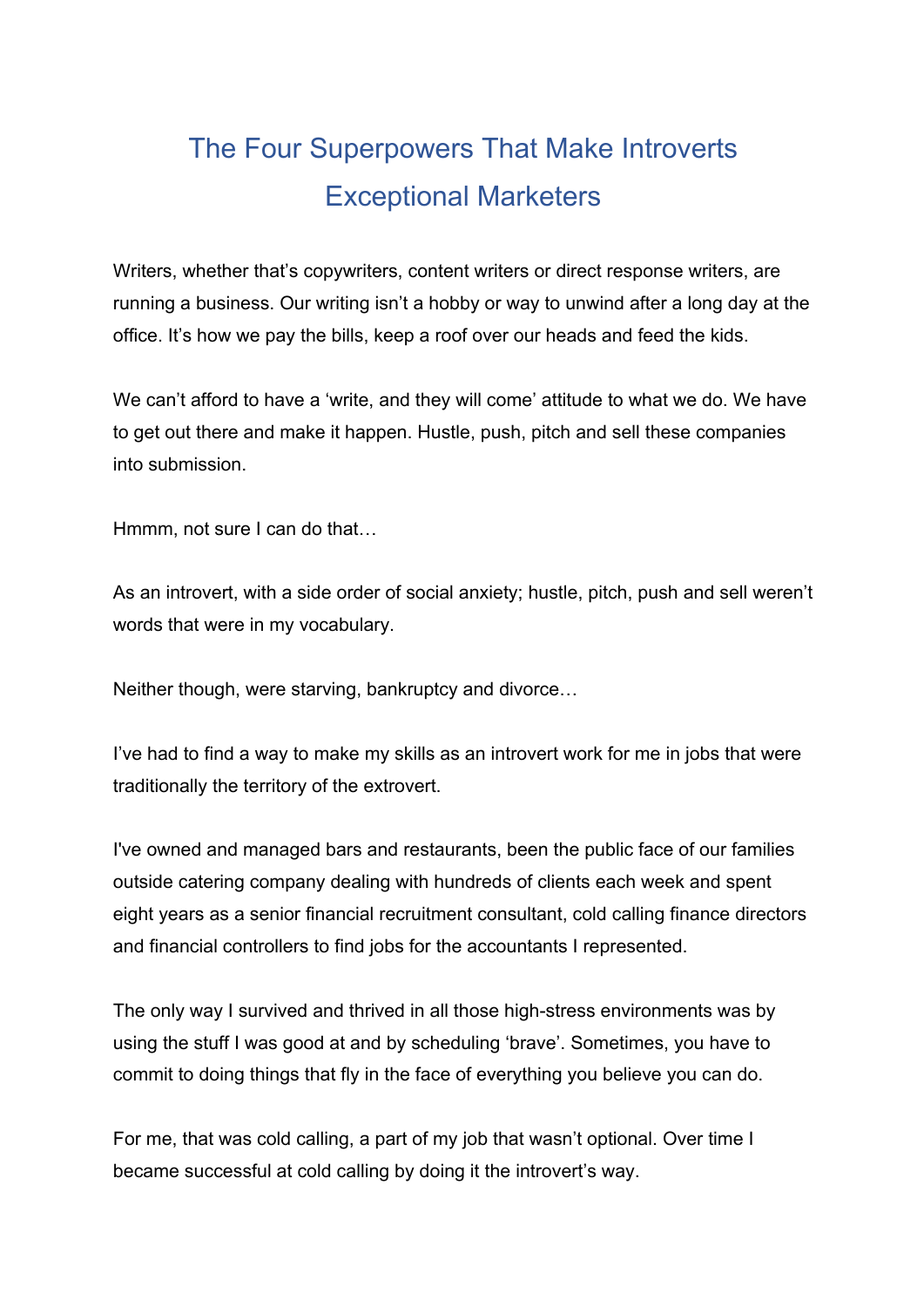Whether you are an Introvert, extrovert or ambivert (a hybrid of the other verts) marketing isn't optional. You have to get on your client's radar's, engage with them and convince them that you are the only person they should hire.

How?

Play to your strengths by using your introvert superpowers.

Leverage what makes you the person you are and then play the marketing game by your own rules.

### Do introverts have superpowers?

Introverts have many skills that give them a distinct advantage over there more exuberant, confident colleagues. These characteristics perfectly align with the way your customers liked to be approached and dealt with.

#### **1. Empathy**

According to the psychologist Daniel Goleman, who popularised the theory of emotional intelligence, empathy can be subdivided into three types - cognitive, social and empathic concern.

Cognitive empathy is an awareness of someone else's perspective. I'm sure you heard of the phrase 'try to walk a mile in the other person's shoes' - that's cognitive empathy.

Social empathy is the ability to sense what another person is feeling. When you pay full attention to another person, you're going to have a rapport and chemistry.

Empathic concern is a need to help a person who is in distress or pain. You want to help them deal with their problem.

Introverts tend to be more empathetic than extroverts and can use these different types of empathy to effectively connect with clients and understand their problems.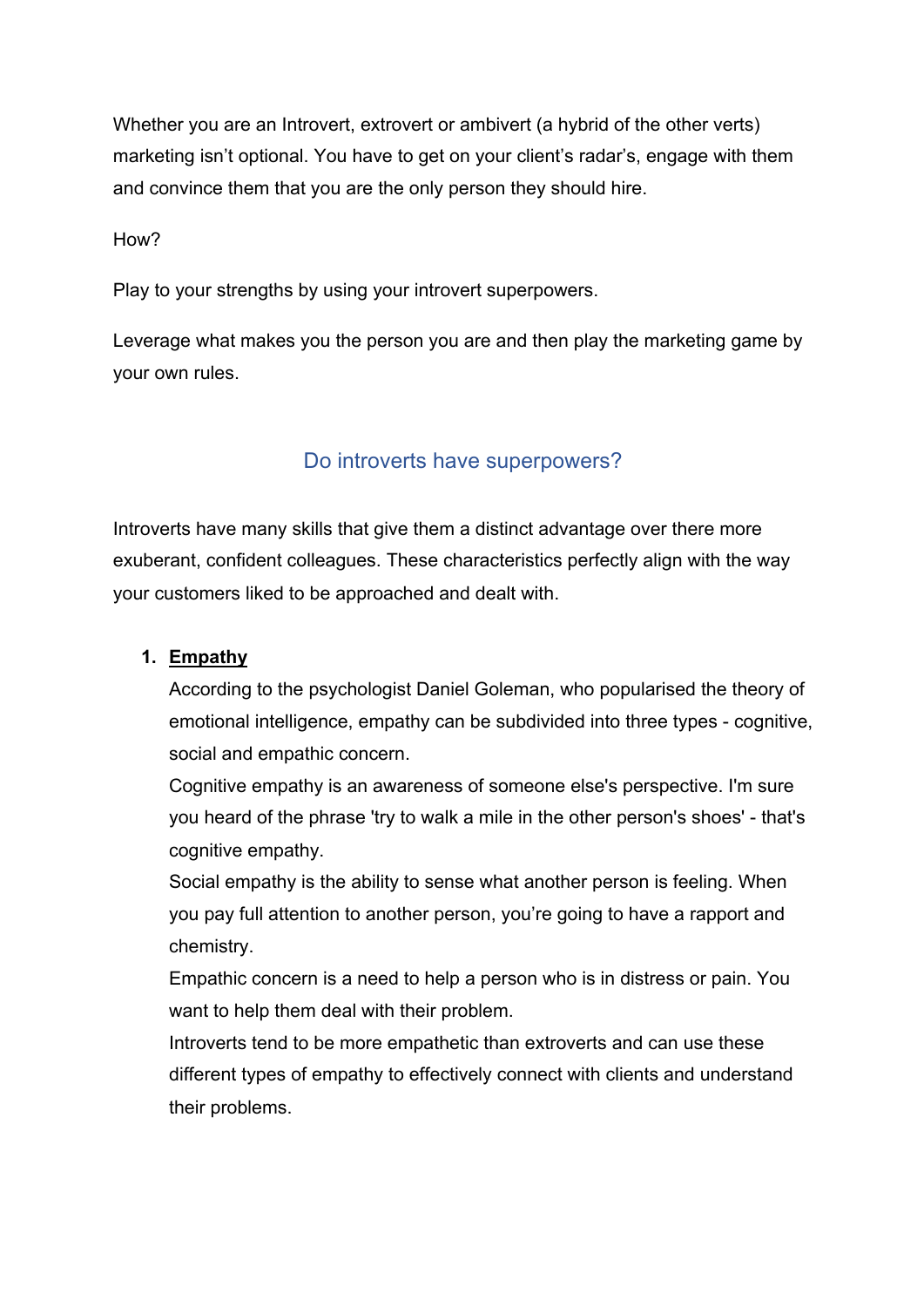#### **2. Good listener**

Introverts are great active listeners. You concentrate on what somebody is saying to you, understand their point of view and are more likely to give a well thought out, meaningful, answer or comment. Harvard Business School Professor, Carmen Nobel, found in a study that introverts can also be better leaders, as they're more likely to listen and process the ideas of an enthusiastic team before acting.

### **3. Analysis and Research**

Once an introvert understands the problem, their sharp focus and analytical abilities mean that they will thoroughly research a solution to the problem. You love solving problems, no matter how complex and you won't stop until you have explored every last avenue and you've found not just a solution, but the very best solution available.

#### **4. Preparation**

For you to feel confident and assured in a situation, you have to be well organised and prepared. This links back to your empathetic nature and your need to help people overcome any pain or distress they may be feeling. If you are well prepared, you will be able to suggest the best solution.

## So, How Do You Use Your Introverted Ways To Succeed As A Marketer?

You know that marketing isn't optional if you want your business to thrive but if you're anything like me you prefer to be writing, researching or reading, rather than out there banging the drum telling the world how amazing you are.

So, play to those strengths and focus on the aspects you excel at and enjoy.

## Inbound Marketing

Turn your website into an authority site by writing long-form SEO optimized content about the different aspects of copywriting and specifically the areas that you focus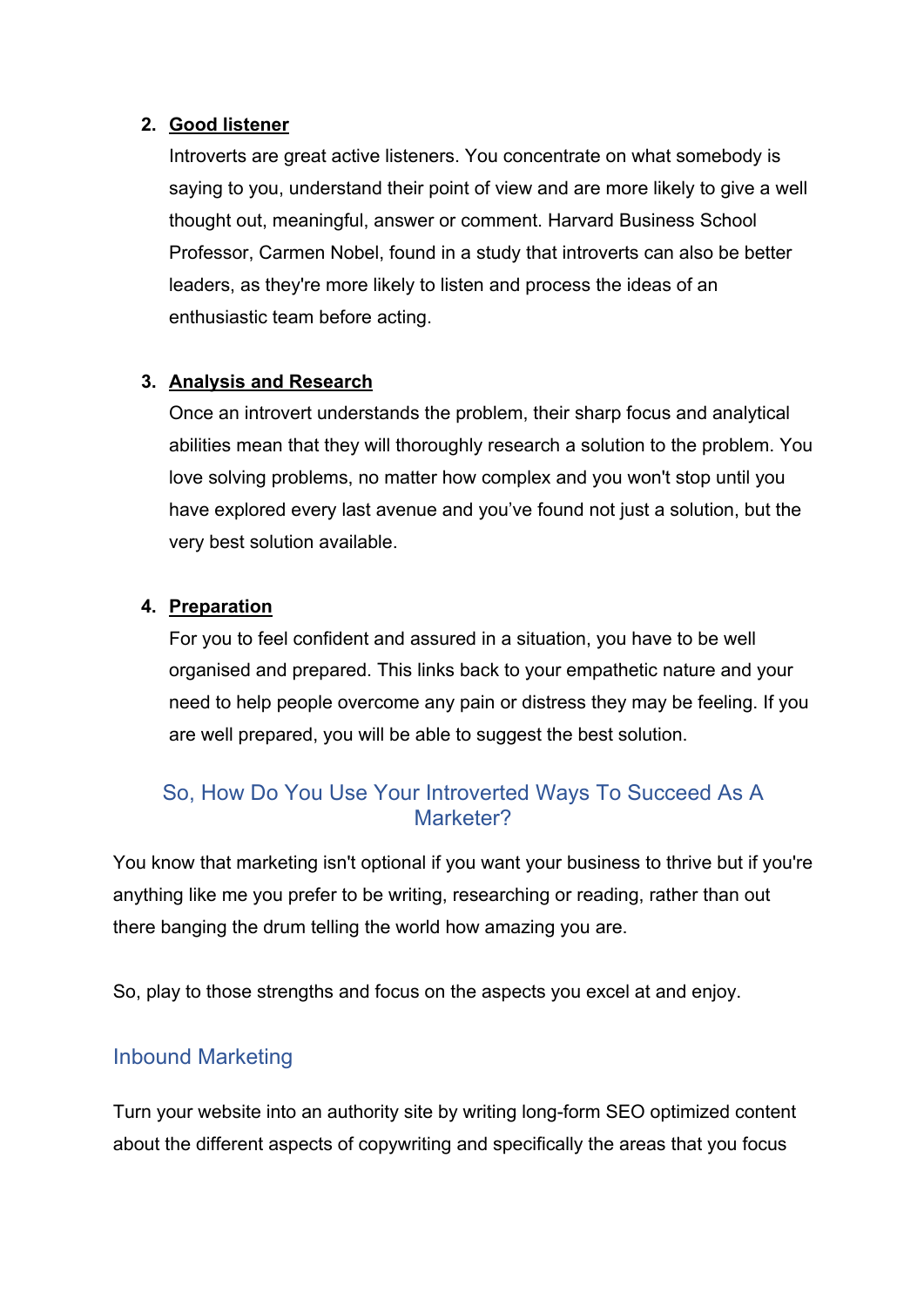on, whether that's SEO, email or business to business copywriting. This will confirm your status as the go-to expert.

Alternatively, structure an article around an innovation that a client you would like to work with is using, highlighting how it has benefited their company.

Reach out to them by email to let them know you have written about their innovation, ask if they would share your article with their network and take the opportunity to ask whether they hire freelance writers.

If your article is well researched and professionally written, you've killed three birds with one stone. Firstly, impressed a client you'd like to work with, secondly, shown you are a great writer and thirdly, provided them with a ready-made piece of marketing you're encouraging them to share – win, win, win.

## LinkedIn and Warm Email's

LinkedIn perfectly complements the research and analytical parts of an introvert's personality. With 562 million active users on LinkedIn in 2018, finding companies and people within your niche is easy.

You can follow these companies, who they interact with, what they publish, who the decision makers are connecting with and then use this information to send a warm email that gets the conversation started or request a referral from a mutual connection.

## Scheduling 'Brave'

Cold calling.

To an extrovert cold calling is fun. What's better than chatting on the phone and meeting new people?

For an introvert, it can induce sweating, nervous pacing and extreme procrastination.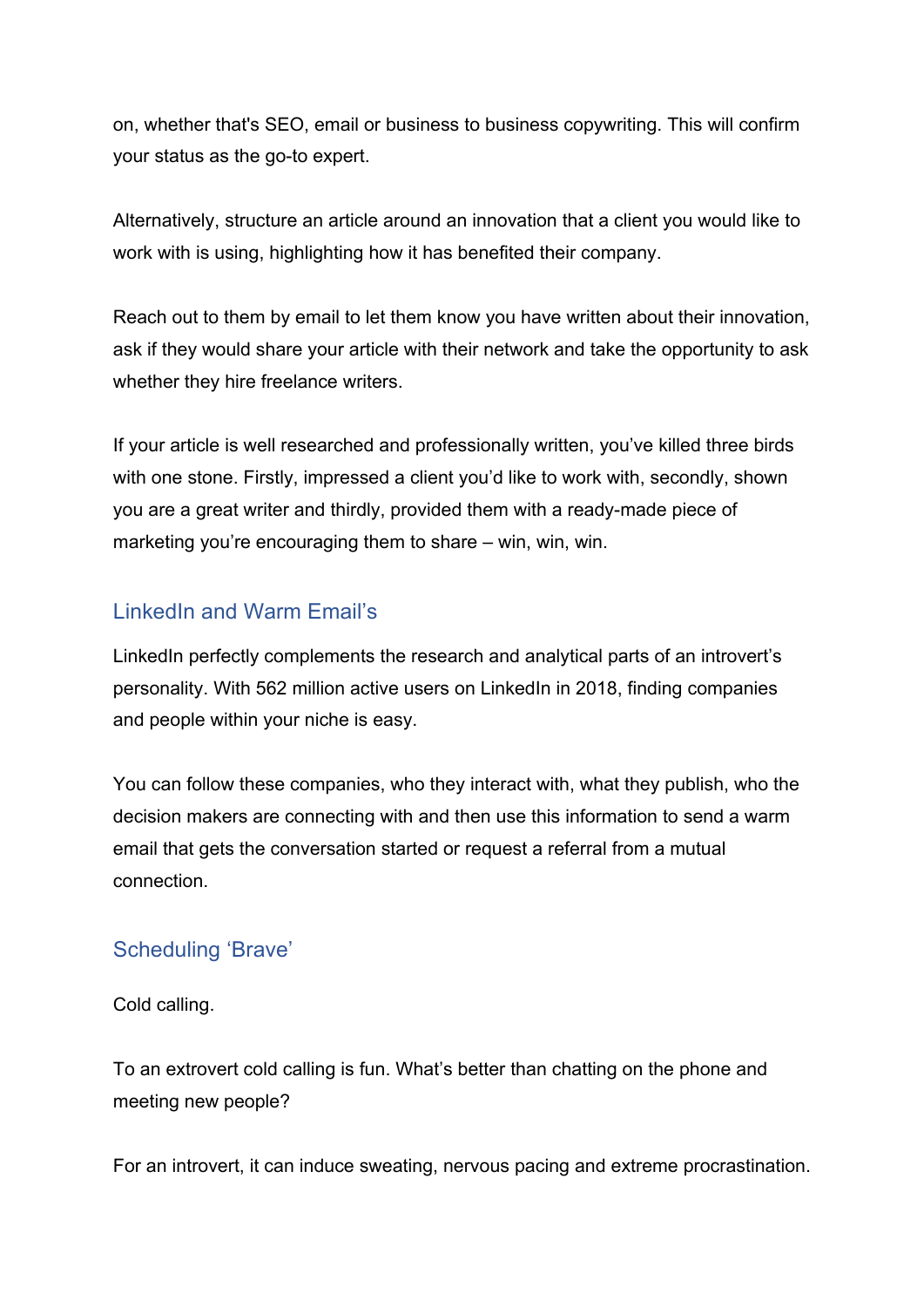It doesn't have to be this way. By using your skills in research, your empathetic personality and preparation skills, you are going to be far more effective and successful than the scatter-bomb approach of an extrovert.

As a recruitment consultant, cold calling wasn't optional, it was a large part of the job that I had to learn fast. I discovered if you spend time researching the company and the person you want to speak to (company website, LinkedIn, Twitter), it gives you confidence. Combine this confidence with your natural empathy, and the stress recedes.

Set yourself a target – say ten calls a day – and do the calls every single day. Work out when you have most emotional energy, for most people that's in the morning, and just get them done. As Brian Tracey says, 'eat the frog'. When you've 'eaten the frog', reward yourself and then plan for tomorrow.

Be strategic in who you call by leveraging LinkedIn.

Be aware of what the companies in your niche are doing. Have they announced a new product they're releasing or a new area they are expanding into? These would be good companies to target as they might need new web pages, emails, landing pages product pages and much more.

Script your calls and be prepared to adapt your script as needed. Practice with family and friends until you know your script and you feel confident. Finally, aim to keep the calls short and have one specific goal for the call.

For example:

*Hi [contact name] my name's Simon from Educated Communications, just a quick call to check if you ever use freelance writers for any of your marketing or web copy requirements?*

*{No} – thank you for your time.*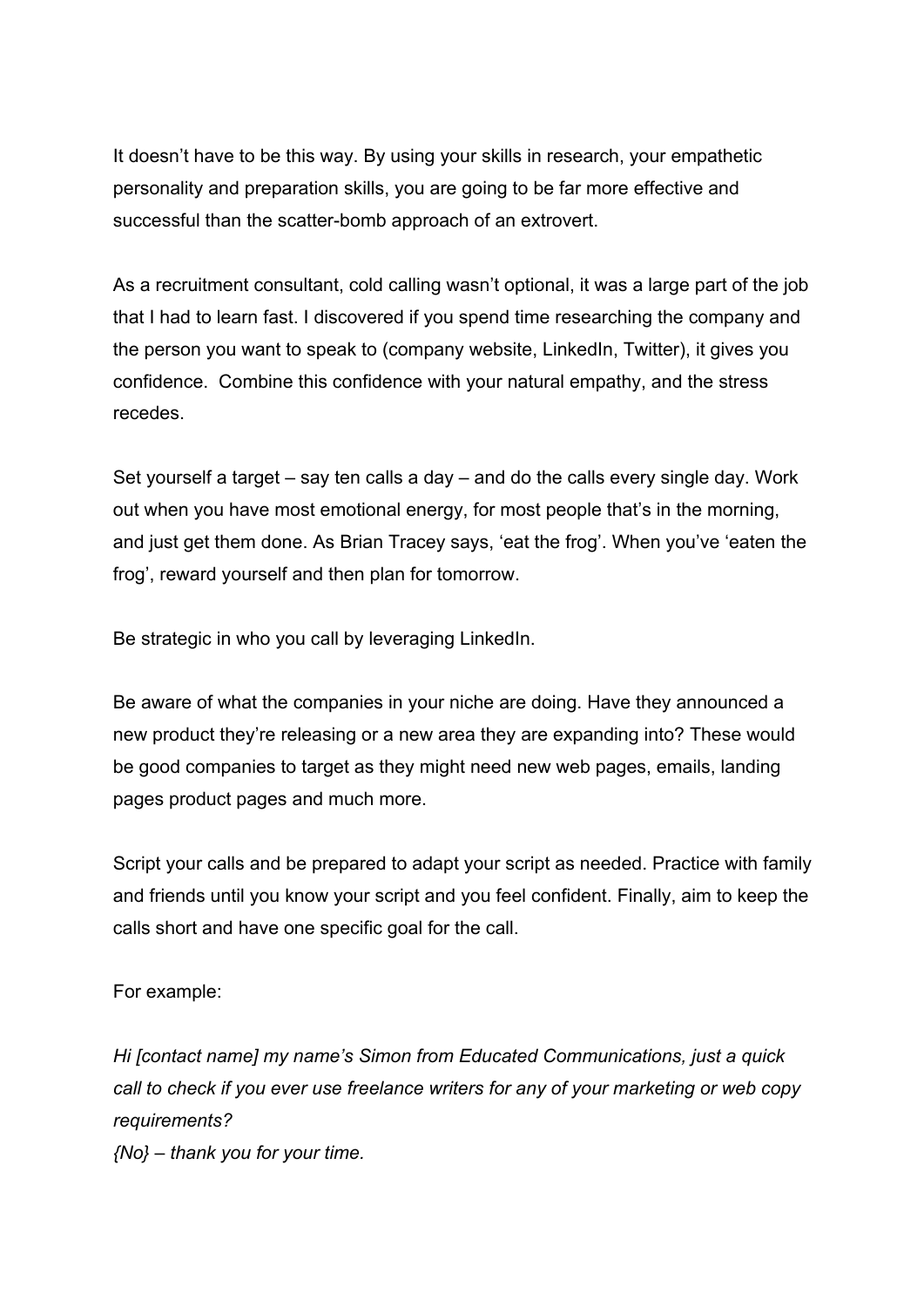*{Yes} – Can I send you my information packet that will tell you about me and my experience in your market. What's the best email to use? {Receive email address} – Thanks for that, I'll get the information straight across to you and follow up with you in a couple of days. What time would be best for you? {Receive convenient time to talk} – great, I'll call you then. Thank you for your time*

*(Edited Source Joshua Boswell)* Total time – 30 seconds to two minutes.

With cold calling, the more you do, the easier it becomes, ten calls a day is fifty people you will have spoken to in a week.

To be successful, you need to market yourself every day. Don't be disheartened if you don't strike gold straight away. As you make more calls, you will gain confidence, and the calls you make will improve.

Marketing is a targeted numbers game. As long as you are consistently calling the decision makers in companies that align with your niche, you will be successful.

By taking advantage of the skills that you have as an introvert, you can be as good at marketing as you are in every other area of your life.